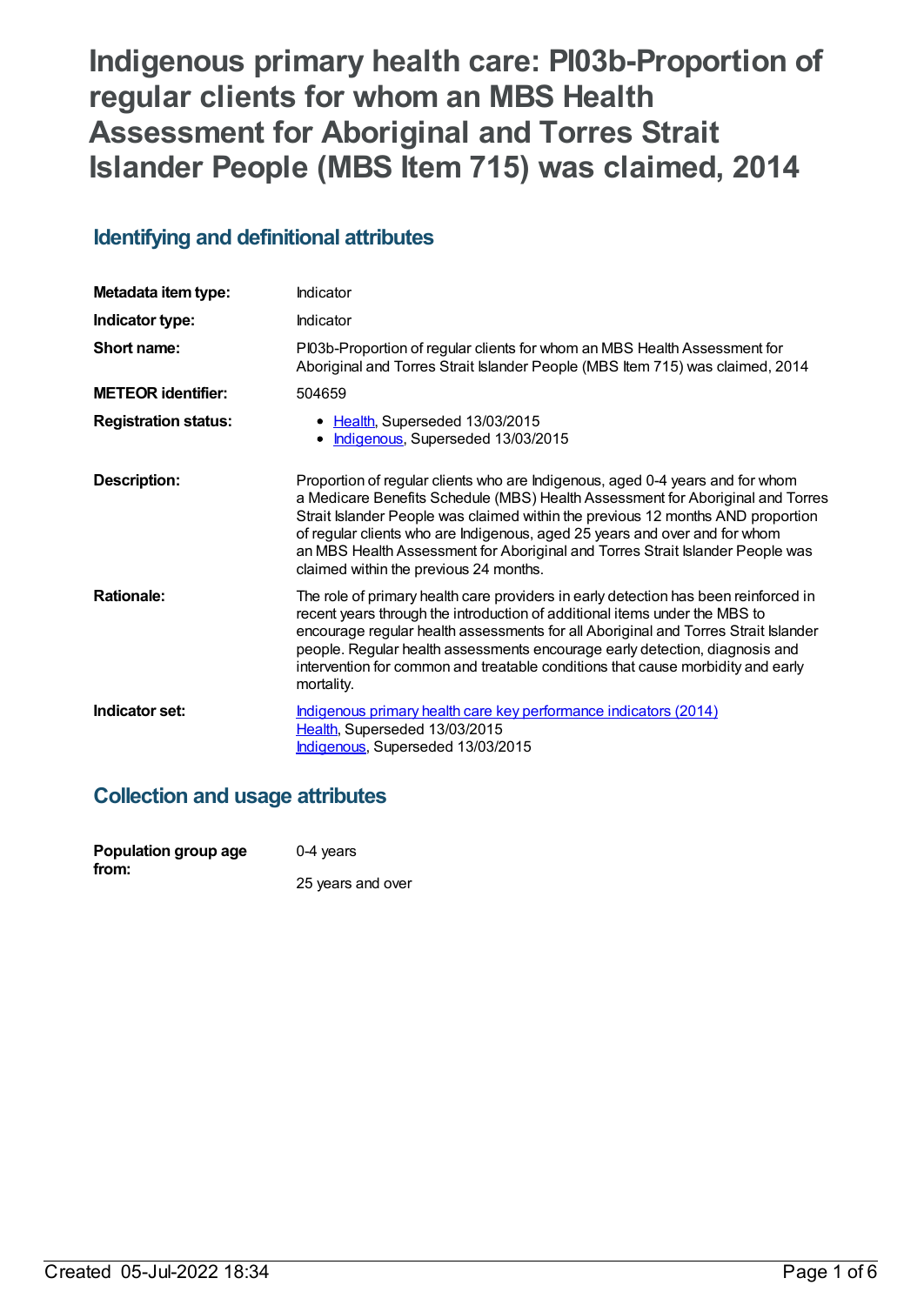| <b>Computation description:</b> | Proportion of regular clients who are Indigenous, aged 0-4 years and for whom an MBS<br>Health Assessment for Aboriginal and Torres Strait Islander People was claimed within<br>the previous 12 months AND proportion of regular clients who are Indigenous, aged 25<br>years and over and for whom an MBS Health Assessment for Aboriginal and Torres<br>Strait Islander People was claimed within the previous 24 months.                                                                                                                                 |
|---------------------------------|--------------------------------------------------------------------------------------------------------------------------------------------------------------------------------------------------------------------------------------------------------------------------------------------------------------------------------------------------------------------------------------------------------------------------------------------------------------------------------------------------------------------------------------------------------------|
|                                 | 'Regular client' refers to a client of an OATSIH-funded primary health care service (that<br>is required to report against the Indigenous primary health care key performance<br>indicators) who has an active medical record; that is, a client who has attended the<br>OATSIH-funded primary health care service at least 3 times in 2 years.                                                                                                                                                                                                              |
|                                 | MBS Health Assessment for Aboriginal and Torres Strait Islander People (MBS<br>Item 715): A health assessment specifically available to all people of Aboriginal and<br>Torres Strait Islander descent which can be used for health assessments across the<br>age spectrum. The health assessment includes the assessment of a patient's physical<br>health, and psychological and social well-being. It also assesses whether preventive<br>health care and education should be offered to the patient, to improve that patient's<br>health and well-being. |
|                                 | Presented as a percentage.                                                                                                                                                                                                                                                                                                                                                                                                                                                                                                                                   |
|                                 | Calculated separately for regular clients aged 0-4 years and 25 years and older.                                                                                                                                                                                                                                                                                                                                                                                                                                                                             |
| <b>Computation:</b>             | (Numerator $\div$ Denominator) x 100                                                                                                                                                                                                                                                                                                                                                                                                                                                                                                                         |
| Numerator:                      | Calculation A: Number of regular clients who are Indigenous, aged 0-4 years and for<br>whom an MBS Health Assessment for Aboriginal and Torres Strait Islander<br>People (MBS Item 715) was claimed within the previous 12 months.                                                                                                                                                                                                                                                                                                                           |
|                                 | Calculation B: Number of regular clients who are Indigenous, aged 25 years and over<br>and for whom an MBS Health Assessment for Aboriginal and Torres Strait Islander<br>People (MBS Item 715) was claimed within the previous 24 months.                                                                                                                                                                                                                                                                                                                   |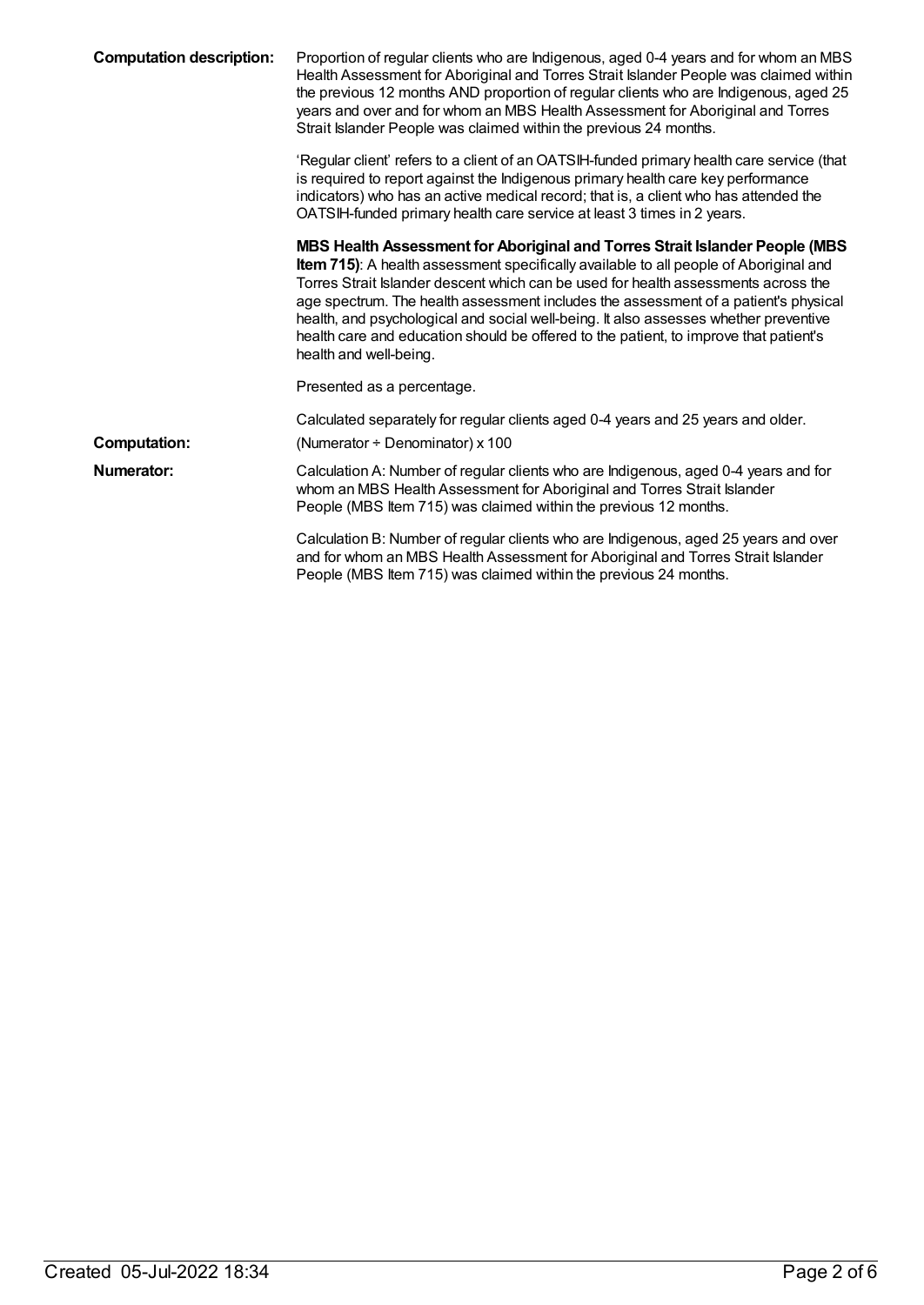[Person—Indigenous](https://meteor.aihw.gov.au/content/291036) status, code N

**Data Source**

[Indigenous](https://meteor.aihw.gov.au/content/430643) primary health care data collection

**NMDS / DSS**

[Indigenous](https://meteor.aihw.gov.au/content/504325) primary health care DSS 2014-15

**Data Element / Data Set**

[Person—age,](https://meteor.aihw.gov.au/content/303794) total years N[NN]

**Data Source**

[Indigenous](https://meteor.aihw.gov.au/content/430643) primary health care data collection

**NMDS / DSS**

[Indigenous](https://meteor.aihw.gov.au/content/504325) primary health care DSS 2014-15

**Data Element / Data Set**

[Person—regular](https://meteor.aihw.gov.au/content/436639) client indicator, yes/no code N

**Data Source**

[Indigenous](https://meteor.aihw.gov.au/content/430643) primary health care data collection

**NMDS / DSS**

[Indigenous](https://meteor.aihw.gov.au/content/504325) primary health care DSS 2014-15

**Data Element / Data Set**

Person-MBS Health Assessment for Aboriginal and Torres Strait Islander People (MBS Item 715) indicator, yes/no code N

### **Data Source**

[Indigenous](https://meteor.aihw.gov.au/content/430643) primary health care data collection

**NMDS / DSS**

[Indigenous](https://meteor.aihw.gov.au/content/504325) primary health care DSS 2014-15

**Denominator:** Calculation A: Total number of regular clients who are Indigenous and aged 0-4 years.

Calculation B: Total number of regular clients who are Indigenous and aged 25 years and over.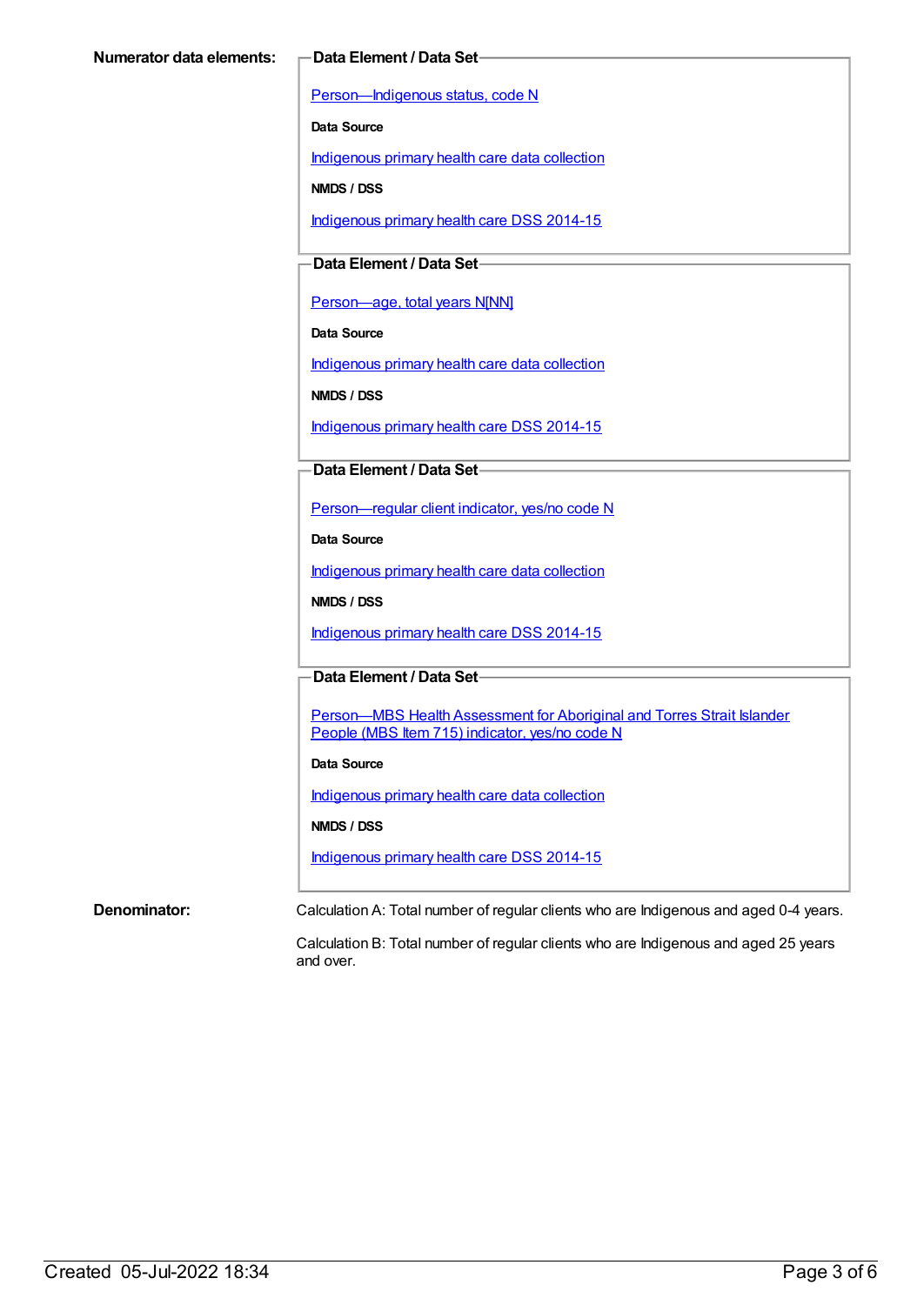| Denominator data | Data Element / Data Set-                       |
|------------------|------------------------------------------------|
| elements:        |                                                |
|                  | Person-Indigenous status, code N               |
|                  | Data Source                                    |
|                  | Indigenous primary health care data collection |
|                  | NMDS / DSS                                     |
|                  | Indigenous primary health care DSS 2014-15     |
|                  | Data Element / Data Set-                       |
|                  |                                                |
|                  | Person-age, total years N[NN]                  |
|                  | Data Source                                    |
|                  | Indigenous primary health care data collection |
|                  | NMDS / DSS                                     |
|                  | Indigenous primary health care DSS 2014-15     |
|                  | Data Element / Data Set-                       |
|                  |                                                |
|                  | Person-regular client indicator, yes/no code N |
|                  | Data Source                                    |
|                  | Indigenous primary health care data collection |
|                  | NMDS / DSS                                     |
|                  | Indigenous primary health care DSS 2014-15     |
|                  |                                                |
| Disaggregation:  | 1. Age:<br>$a)$ 0-4 years                      |
|                  | b) 25-34 years                                 |
|                  | c) 35-44 years                                 |
|                  | d) 45-54 years                                 |

2. Sex (for those 25 years and over):

a) Male

e) 55-64 years f) 65 years and over

b) Female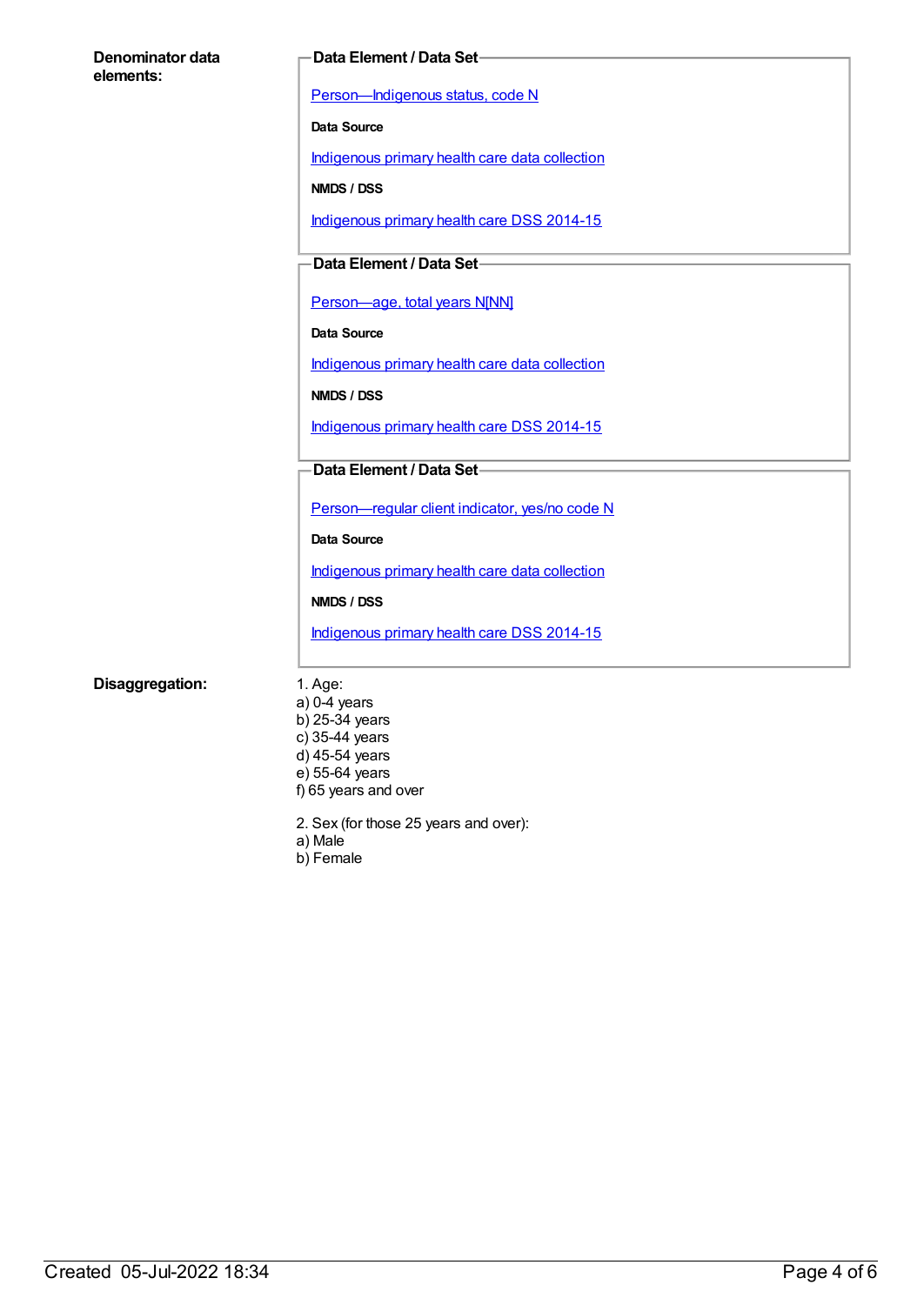| <b>Disaggregation data</b> |  |
|----------------------------|--|
| elements:                  |  |

#### **Data Element / Data Set**

[Person—sex,](https://meteor.aihw.gov.au/content/287316) code N **Data Source** [Indigenous](https://meteor.aihw.gov.au/content/430643) primary health care data collection **NMDS / DSS** [Indigenous](https://meteor.aihw.gov.au/content/504325) primary health care DSS 2014-15 **Guide for use** Only for those aged 25 years and over. **Data Element / Data Set** [Person—age,](https://meteor.aihw.gov.au/content/303794) total years N[NN] **Data Source** [Indigenous](https://meteor.aihw.gov.au/content/430643) primary health care data collection **NMDS / DSS** [Indigenous](https://meteor.aihw.gov.au/content/504325) primary health care DSS 2014-15

## **Representational attributes**

| <b>Representation class:</b> | Percentage |
|------------------------------|------------|
| Data type:                   | Real       |
| Unit of measure:             | Person     |

## **Indicator conceptual framework**

| <b>Framework and</b> | <b>Effective/Appropriate/Efficient</b> |
|----------------------|----------------------------------------|
| dimensions:          |                                        |

### **Data source attributes**

| Data sources: | Data Source                                    |
|---------------|------------------------------------------------|
|               | Indigenous primary health care data collection |
|               | <b>Frequency</b>                               |
|               | 6 monthly                                      |
|               | Data custodian                                 |
|               | Australian Institute of Health and Welfare.    |

## **Source and reference attributes**

| <b>Submitting organisation:</b> | Australian Institute of Health and Welfare                                                                                                                                                                                                                                                                                                                                                                         |
|---------------------------------|--------------------------------------------------------------------------------------------------------------------------------------------------------------------------------------------------------------------------------------------------------------------------------------------------------------------------------------------------------------------------------------------------------------------|
|                                 | Department of Health                                                                                                                                                                                                                                                                                                                                                                                               |
| Origin:                         | Department of Health and Ageing 2011. Medicare Benefits Schedule (MBS) Health<br>Assessment for Aboriginal and Torres Strait Islander People (MBS Item 715),<br>Department of Health and Ageing, Canberra, viewed 27/05/2011,<br>http://www.health.gov.au/internet/main/publishing.nsf/<br>Content/C0D3F93D216CBEC2CA25771C000079D0/\$File/<br>6462(1004)%20Health%20Assessment%20ttem%20Fact%20Sheet%20SCREEN.pdf |